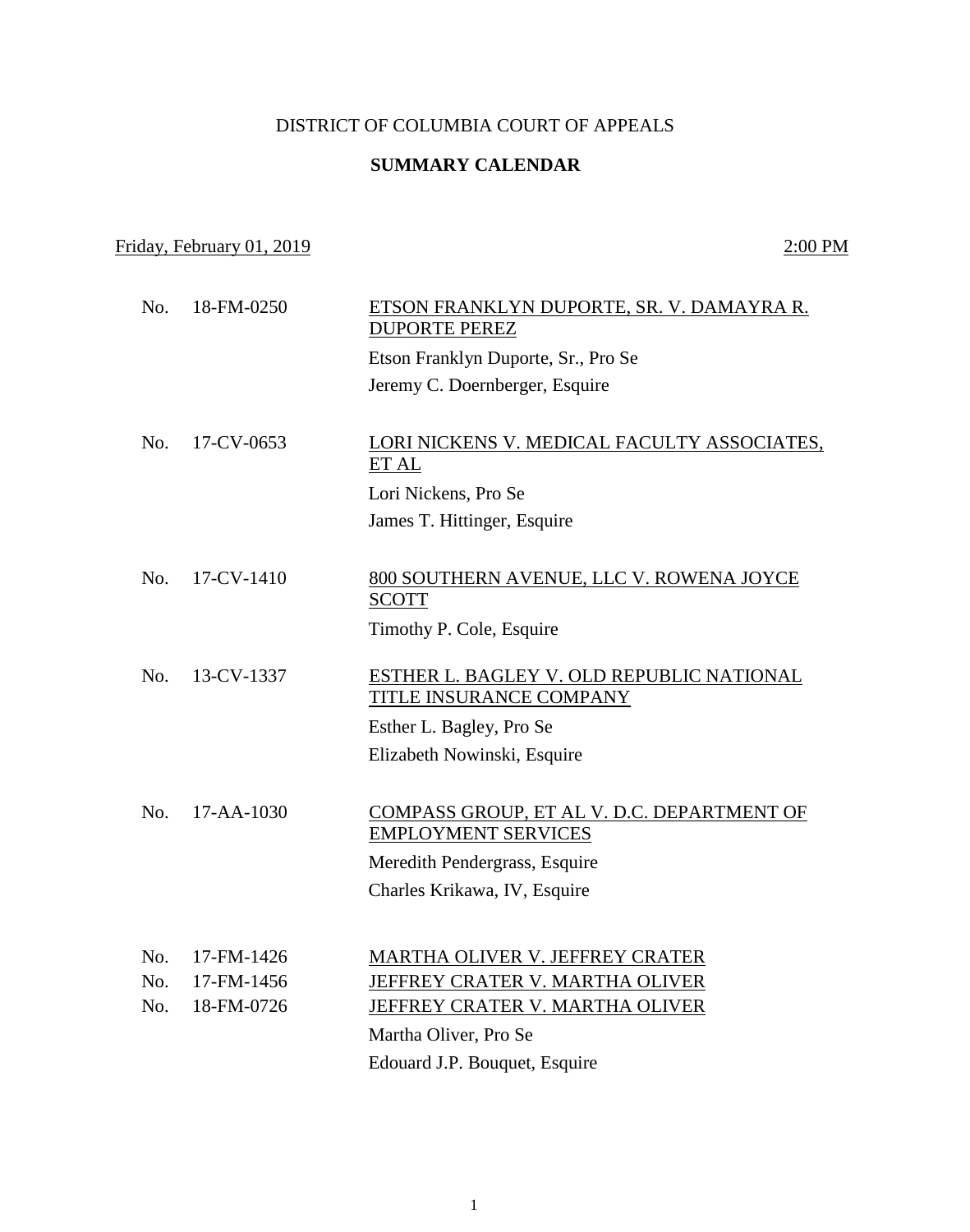| No. | 17-AA-1390                 | CURTIS EVANS V. D.C. DEPARTMENT OF<br><b>EMPLOYMENT SERVICES</b>      |           |
|-----|----------------------------|-----------------------------------------------------------------------|-----------|
|     |                            | Curtis Evans, Pro Se                                                  |           |
|     |                            | Kelly D. Fato, Esquire                                                |           |
| No. | 12-CO-1009                 | REGINALD D. WILLIAMS V. UNITED STATES                                 |           |
| No. | 16-CO-1036                 | REGINALD D. WILLIAMS V. UNITED STATES                                 |           |
|     |                            | Reginald Williams, Pro Se                                             |           |
|     |                            | Edward G. Burley, Esquire                                             |           |
| No. | 17-CF-0879                 | BRYAN G. MONTESINO V. UNITED STATES                                   |           |
|     |                            | Michael L. Spekter, Esquire                                           |           |
|     |                            | Sitara Witanachchi, Esquire                                           |           |
| No. | 11-CM-1727                 | RICHARD E. JASPER V. UNITED STATES                                    |           |
|     |                            | Denise D. Green, Esquire                                              |           |
|     |                            | David P. Saybolt, Esquire                                             |           |
| No. | 16-CF-0917                 | DEONTA J. SIMMS V. UNITED STATES                                      |           |
|     |                            | Donna L. Biderman, Esquire                                            |           |
|     |                            | Kristina L. Ament, Esquire                                            |           |
| No. | 17-CO-1038                 | CHARLES J. JORDAN V. UNITED STATES                                    |           |
|     |                            | Gregory Lipper, Esquire                                               |           |
|     |                            | Anwar L. Graves, Esquire                                              |           |
|     |                            |                                                                       |           |
|     | Tuesday, February 12, 2019 |                                                                       | $2:00$ PM |
| No. | 18-AA-0318                 | KATARINA STRAUGHN V. D.C. DEPARTMENT OF<br><b>EMPLOYMENT SERVICES</b> |           |
|     |                            | Krista N. DeSmyter, Esquire                                           |           |
|     |                            | Mark H. Dho, Esquire                                                  |           |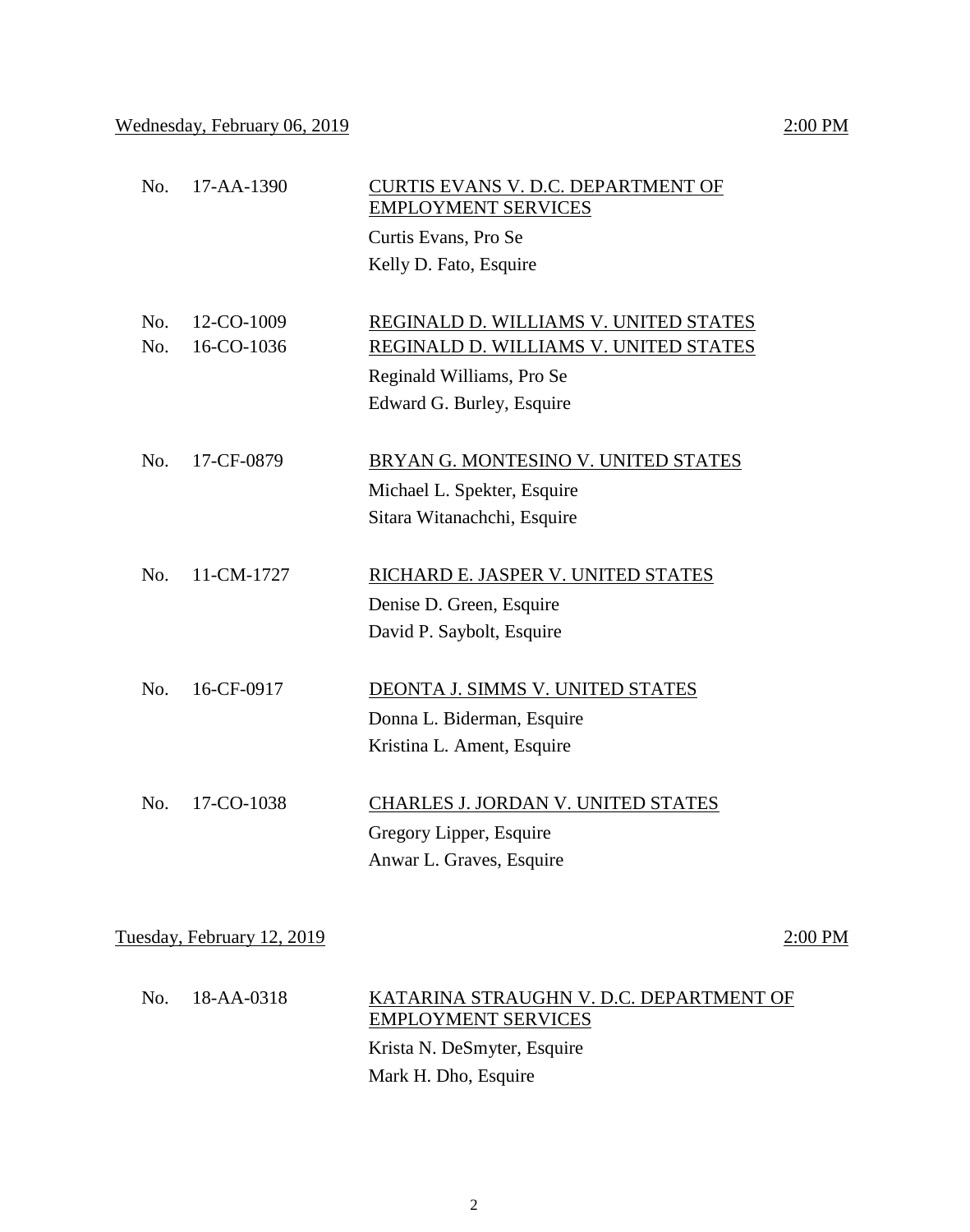| No. | 18-CM-0083                  | DEMETRI MORMAN V. UNITED STATES           |
|-----|-----------------------------|-------------------------------------------|
|     |                             | Michelle L. Lockard, Esquire              |
|     |                             | Bradley J. Preamble, Esquire              |
|     |                             |                                           |
| No. | 17-CF-1233                  | NASHAWN TUCKER V. UNITED STATES           |
|     |                             | Donald L. Dworsky, Esquire                |
|     |                             | Sharon A. Sprague, Esquire                |
| No. | 17-CF-0610                  | IRA J. THOMAS V. UNITED STATES            |
|     |                             | Donna L. Biderman, Esquire                |
|     |                             |                                           |
|     |                             | Anwar L. Graves, Esquire                  |
| No. | 18-CF-0101                  | SHEILA ROGERS V. UNITED STATES            |
|     |                             | Richard S. Stolker, Esquire               |
|     |                             | Ann M. Carroll, Esquire                   |
|     |                             |                                           |
| No. | 17-CM-1348                  | <b>ANTONIO M. DAWSON V. UNITED STATES</b> |
|     |                             | William T. Morrison, Esquire              |
|     |                             | Katherine M. Kelly, Esquire               |
|     |                             |                                           |
|     | Thursday, February 14, 2019 | 2:00 PM                                   |
| No. | 18-CM-0045                  | MAJOR O. HEMSLEY V. UNITED STATES         |
|     |                             | Sicilia C. Englert, Esquire               |
|     |                             | David P. Saybolt, Esquire                 |
|     |                             |                                           |
| No. | 17-CV-0712                  | DWAYNE REDMOND V. D.C. OFFICE OF EMPLOYEE |
|     |                             | APPEALS, ET AL                            |
|     |                             | Dwayne Redmond, Pro Se                    |
|     |                             | Jason Lederstein, Esquire                 |
| No. | 18-FM-0368                  | ASLI CAROME V. PATRICK J. CAROME          |
|     |                             | Laura A. Foggan, Esquire                  |
|     |                             | Cathy A. Hinger, Esquire                  |
|     |                             |                                           |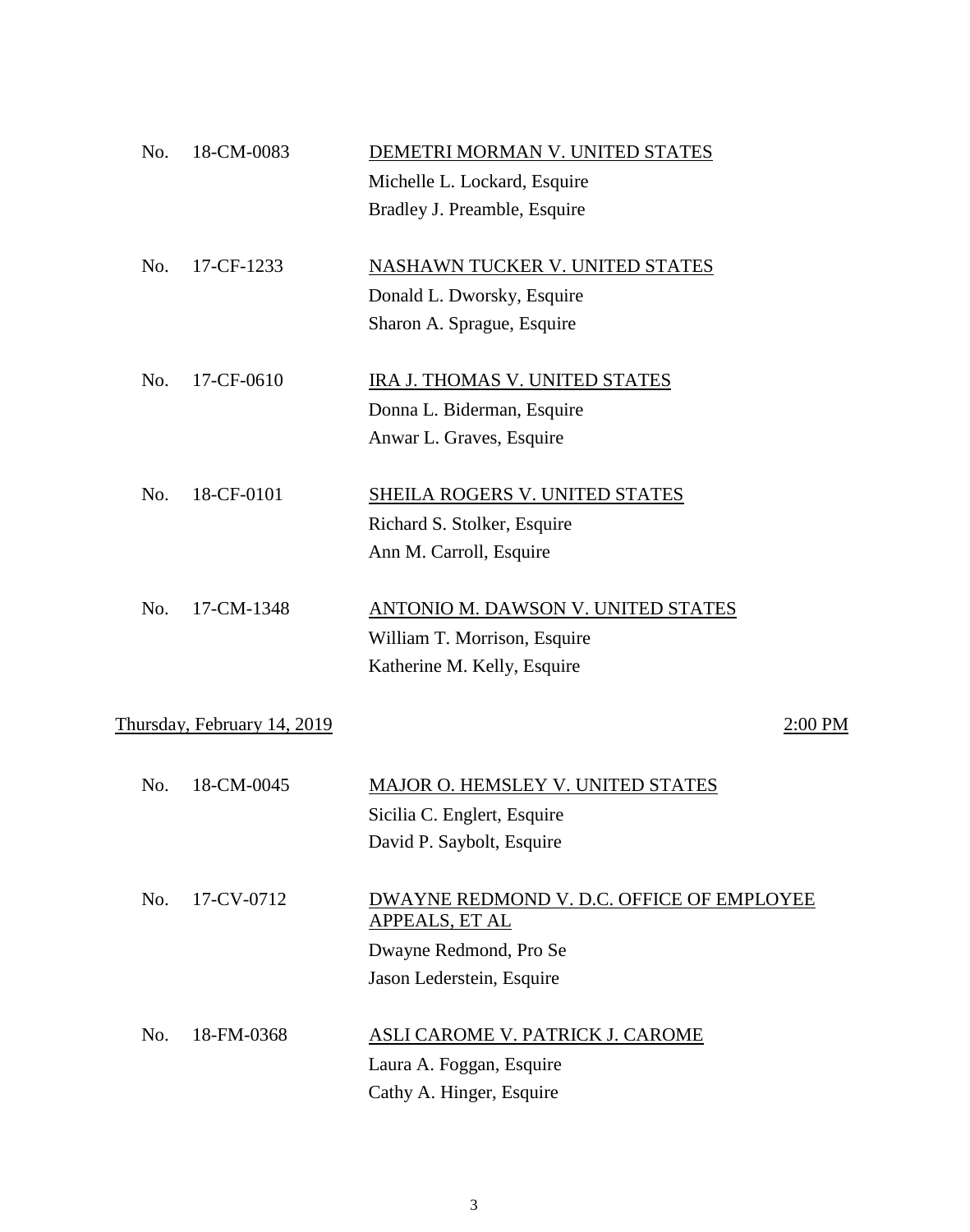| 18-FM-0282<br>No.         | JANICE BAKER V. WILLIAM MANLY LEAK, III                          |         |
|---------------------------|------------------------------------------------------------------|---------|
|                           | Janice Baker, Pro Se                                             |         |
|                           | William Manly Leak, III, Pro Se                                  |         |
| No.<br>17-CV-1281         | ARCHIE RICH V. HSBC BANK USA, N.A.                               |         |
|                           | Craig A. Butler, Esquire                                         |         |
|                           | S. Mohsin Reza, Esquire                                          |         |
| No.<br>18-AA-0288         | TONYA JONES V. D.C. DEPARTMENT OF<br><b>EMPLOYMENT SERVICES</b>  |         |
|                           | David J. Kapson, Esquire                                         |         |
|                           | Dmitry Fishman, Esquire                                          |         |
| Friday, February 22, 2019 |                                                                  | 2:00 PM |
| No.<br>16-CF-0667         | LESLIE SHARP, JR. V. UNITED STATES                               |         |
| 17-CO-0007<br>No.         | LESLIE SHARP, JR. V. UNITED STATES                               |         |
|                           | Nancy E. Allen, Esquire                                          |         |
|                           | Lauren R. Bates, Esquire                                         |         |
| No.<br>17-CF-0974         | MUSTAFA CAMPBELL V. UNITED STATES                                |         |
| 17-CF-0975<br>No.         | MUSTAFA CAMPBELL V. UNITED STATES                                |         |
|                           | Michael Bruckheim, Esquire                                       |         |
|                           | Jillian D. Willis, Esquire                                       |         |
|                           |                                                                  |         |
| No.<br>18-AA-0479         | DEANNE NILES V. D.C. DEPARTMENT OF<br><b>EMPLOYMENT SERVICES</b> |         |
|                           | David M. Snyder, Esquire                                         |         |
|                           | Sarah O. Rollman, Esquire                                        |         |
| No.<br>18-CV-0524         | JAMES C. BALLARD V. SAMUEL KARGBO                                |         |
|                           | James C. Ballard, Pro Se                                         |         |
|                           | Anna Belgorodsky, Esquire                                        |         |